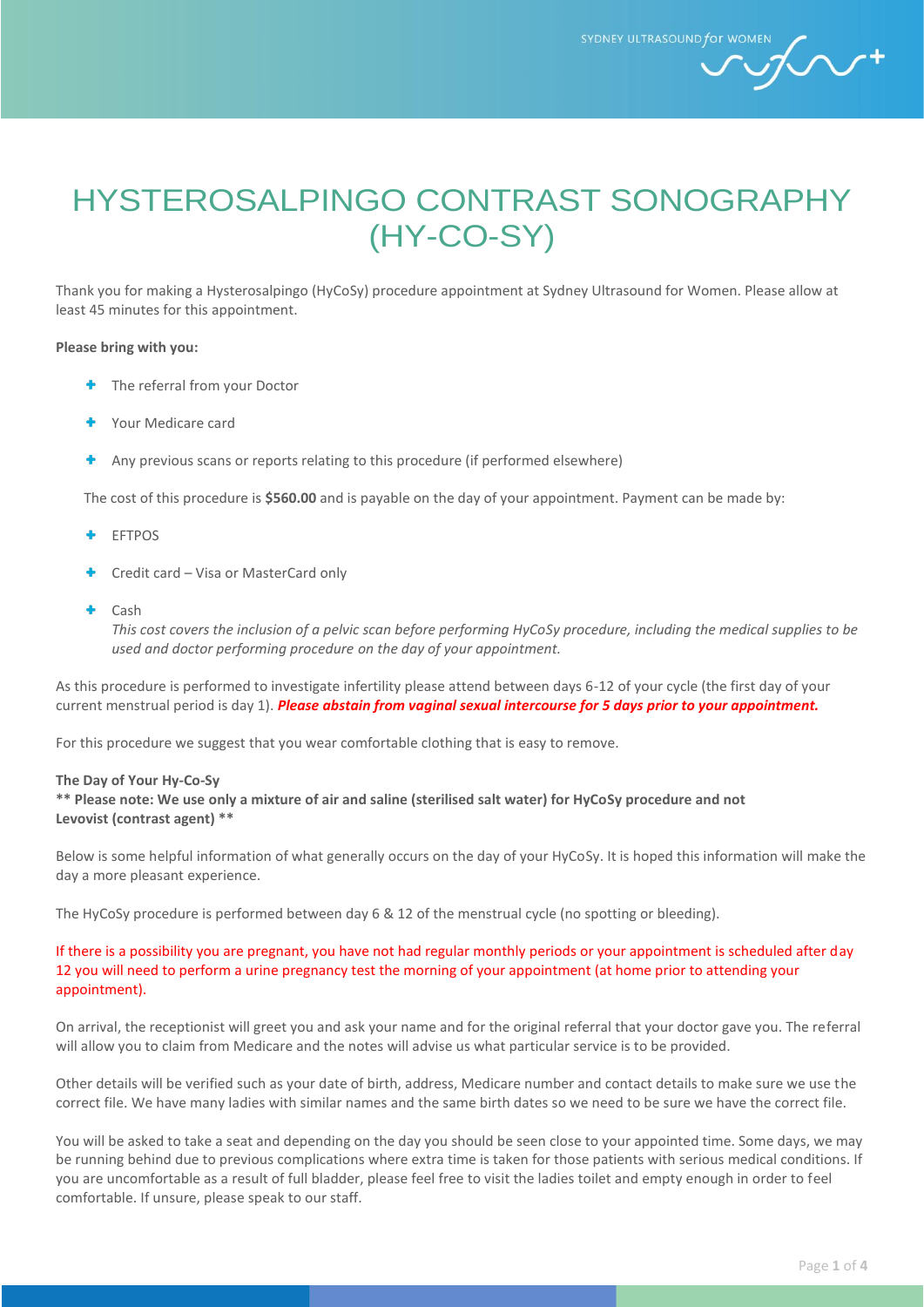A sonographer (person that performs the scan) will call your name and will verify your personal details again to make sure we have the correct person. Once in the room you should see your name on the screen on the wall and you should check your last name is correct. The sonographer will also ask personal health questions to gain an understanding of your history to assist in scanning.

This procedure will be internal or transvaginal. There may be some discomfort, but this varies from person to person. If you are concerned this may apply to you please discuss pain relief with the staff. You may be asked to wear a gown/covered by a sheet and remove some clothing. This will be done in privacy. Please see below for suggestions on what to wear.

Once you're OK to proceed, one of our medical specialists will perform the Hy-Co-Sy. Details of this procedure can be found at the end of this section. The doctor will provide some feedback to you but they will also be focused on performing the procedure.

Depending on the degree of difficulty, the doctor may be quietly focused so please don't be offended if they appear preoccupied at some point.

At the end of the procedure and after you have dressed, the sonographer will burn a CD of the images taken for your medical records. Unfortunately, personal recordings are not permitted within the rooms.

You will be taken to reception to finalise the account and the receptionist will make sure you have all the necessary documents.

#### **What Time should I Arrive?**

Please arrive 10 minutes prior to your scan time. This will provide enough time to register you. If you are running late please call the location where you have the booking to let them know. Depending on other bookings we may hold the space for you or we may need to re-schedule on either the same day or another day.

#### **Who should come with me?**

Your partner and other friends are welcome to attend, but there are several issues to be considered. This scan is transvaginal and perhaps it may not be appropriate for certain visitors to witness this. Also personal health questions may be asked that you may prefer to remain private. We can accommodate 1 visitor for this procedure.

As this is an invasive procedure, we recommend that you do not bring children along to this appointment. If this cannot be avoided, children under the age of 16 years must be supervised in the waiting room by another adult who is attending with you due to legal requirements.

Remember the day should be all about you and you need to feel comfortable and relaxed as this produces the best images.

#### **What should I wear?**

Considering the scan requires a probe to be placed against your skin around the lower parts of your body then appropriate clothing would assist you and the sonographer and would save some embarrassment for visitors.

Try to avoid wearing panty hose, tights, close fitting pants, jeans and tops.

Perhaps a loose fitting dress or loose fitting pants would be comfortable.

*For more information on this and other services please go to our website [www.sufw.com.au](file://///healthbridge.local/Users/IVF-USERS/Kate.Colquhoun/2.%20SUFW/Documents/Email%202/www.sufw.com.au) and click on 'Services' tab.*

Our sonographers welcome any questions you may have about your ultrasound examination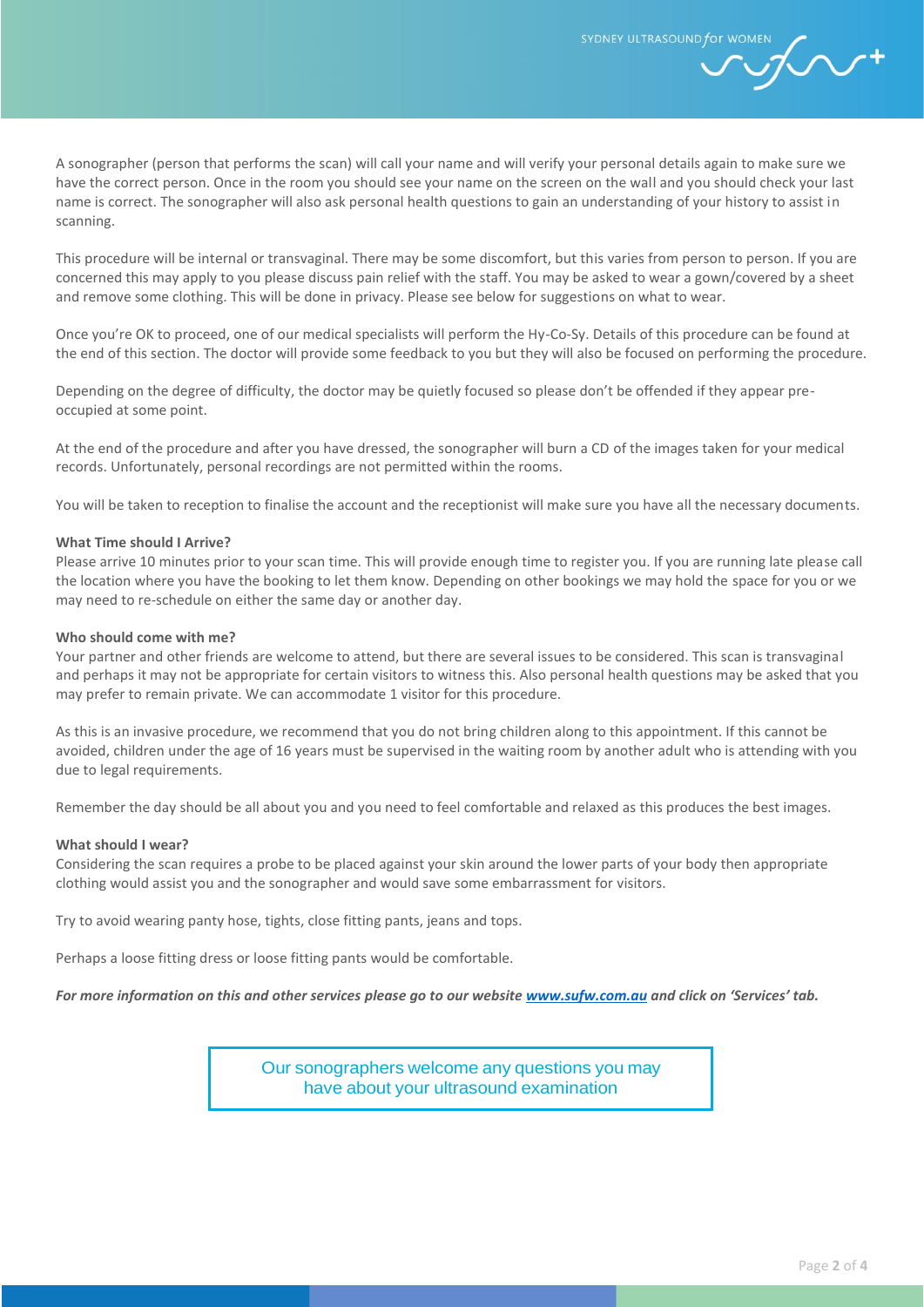SYDNEY ULTRASOUND for WOMEN

 $\mathcal{L}$ 

## **The causes of infertility**

Infertility affects up to 10% of couples in Western World and 20-40% of these cases may be due to previous abdominal surgery or infection of the fallopian tube.

## **Management of tubal disease**

The management of patients with tubal (Fallopian) disease as a cause of Infertility has changed dramatically in recent years. This is largely due to the rapidly improving results of assisted conception through in-vitro fertilisation (IVF) compared to the disappointing results achieved through tubal microsurgery.

## **The function of the Fallopian tube**

The ovary produces the egg and it needs to meet the sperm if pregnancy is to eventuate. After fertilisation occurs, the embryo must progress to the uterine cavity, where it implants. If the tube is blocked, then the egg and sperm will not meet. If the embryo after fertilization, does not pass through the tube at the normal rate, then it can implant in the fallopian tube. This is called an ectopic pregnancy.



## **History**

Prior to the development of HyCoSy, routine investigation of tubal patency (whether the tubes are blocked or clear) through hysterosal pingography (HSG) and laparoscopy with dye was expensive, time consuming and unpleasant for the patient as these involved the use of surgery, general anaesthesia, hospitalisation as well as ionizing radiation.